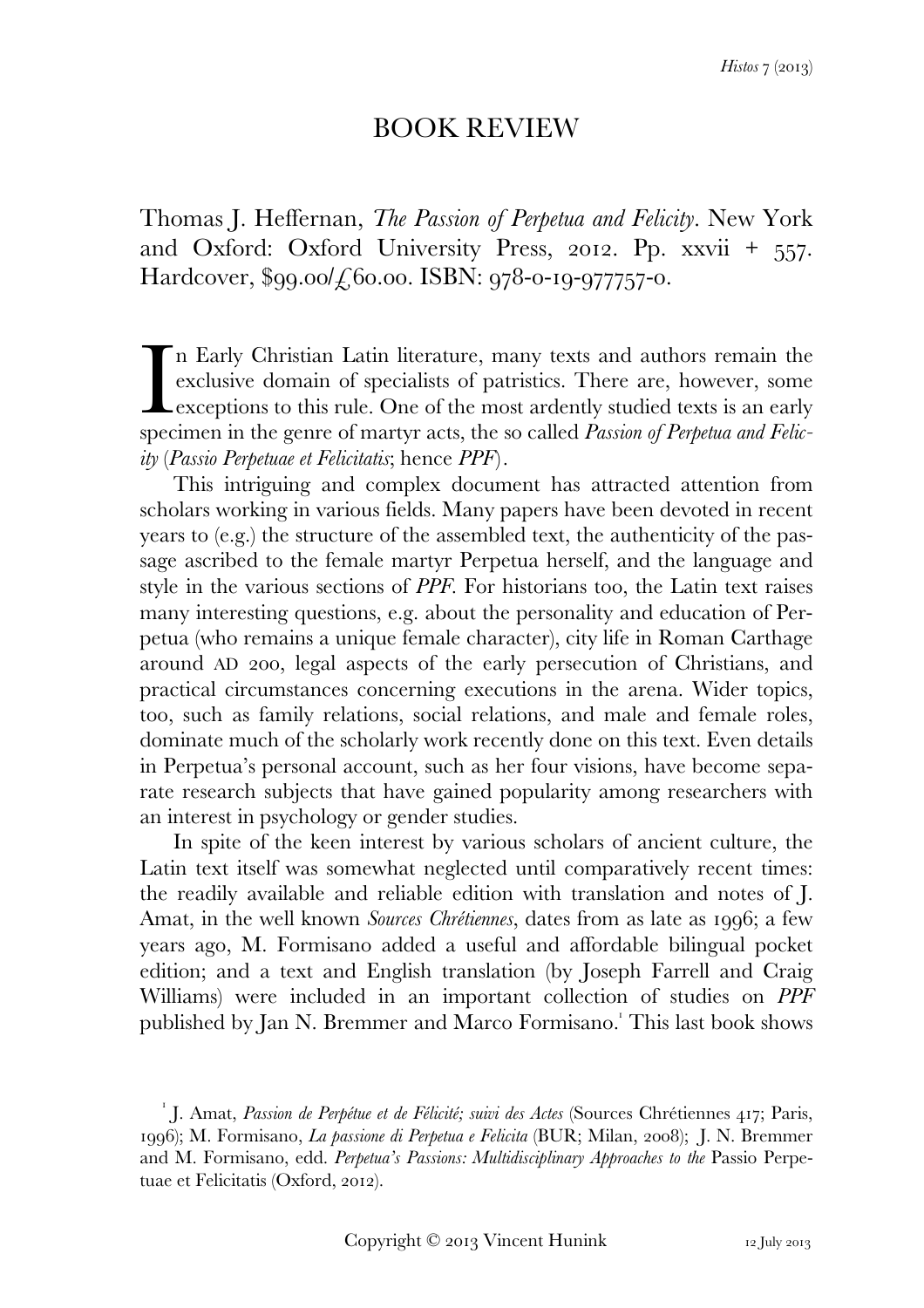the breadth and depth of recent scholarship on the *PPF*, while also exploring new approaches to the text.

 And now, as if to crown all this, Thomas Heffernan has published an elaborate, full-scale edition with translation, commentary, and supplementary material on the *PPF*. Thus for the first time, the *PPF* has truly been made accessible for an international, English readership.

 Heffernan's impressive book is the fruit of many years of study and work. It covers nearly all basic material about the text one might wish, and conveniently bundles all relevant philological and textual information in one volume. The result is no less than breathtaking: this is a truly amazing achievement, which can make any classicist or historian feel proud of our field of studies.

 The book opens with a personal preface, in which Heffernan explains his personal history with the text. Next he focuses on some central issues in current scholarship on the *PPF*. The first main chapter deals with the *personae* in the text, such as the redactor, Perpetua, her father, and all other persons mentioned in the text. Even minor characters that are mentioned only once or twice, such as Perpetua's mother, some prison attendants, or unknown fellow Christians, are given careful attention. This is a pleasure to read, and it will surely be of great use to historians with an interest in prosopography.

 The second chapter discusses the date of the *Passio* in minute detail. The conclusion is, fortunately, anything but revolutionary: the date of the collective execution in the arena is suggested to be 'on or around the nones of March in the year 203', while the text of the document must have been completed 'before the fall of the year  $200'$  (p.  $78$ ).

 Next, the language of composition is discussed in a third chapter. The debate on the relation between the Latin and Greek versions of the *PPF* seemed to have been settled already in favour of the Latin one, but in the context of this fundamental study of the text, Heffernan's attention to this issue seems amply justified. His position is in accordance with the vast majority of modern scholarship: the Latin version is clearly primary, while the Greek version must have been made at a later stage for a different audience.

 Next comes one of the most important elements in the book, the Latin text. Heffernan has made an entirely fresh collation of all relevant manuscripts (he travelled all over the world to collect his material), and has produced what may properly be called a new critical text. It may seem a small obstacle for comparative study of *PPF* editions that the editor has assigned new sigils to the various MSS, but for specialists this will be probably not be a major problem. I am happy to note that the general Latin reader will not be bothered here with large or unpleasantly surprising changes with respect to current editions such as Amat (1996), mentioned above. Heffernan's text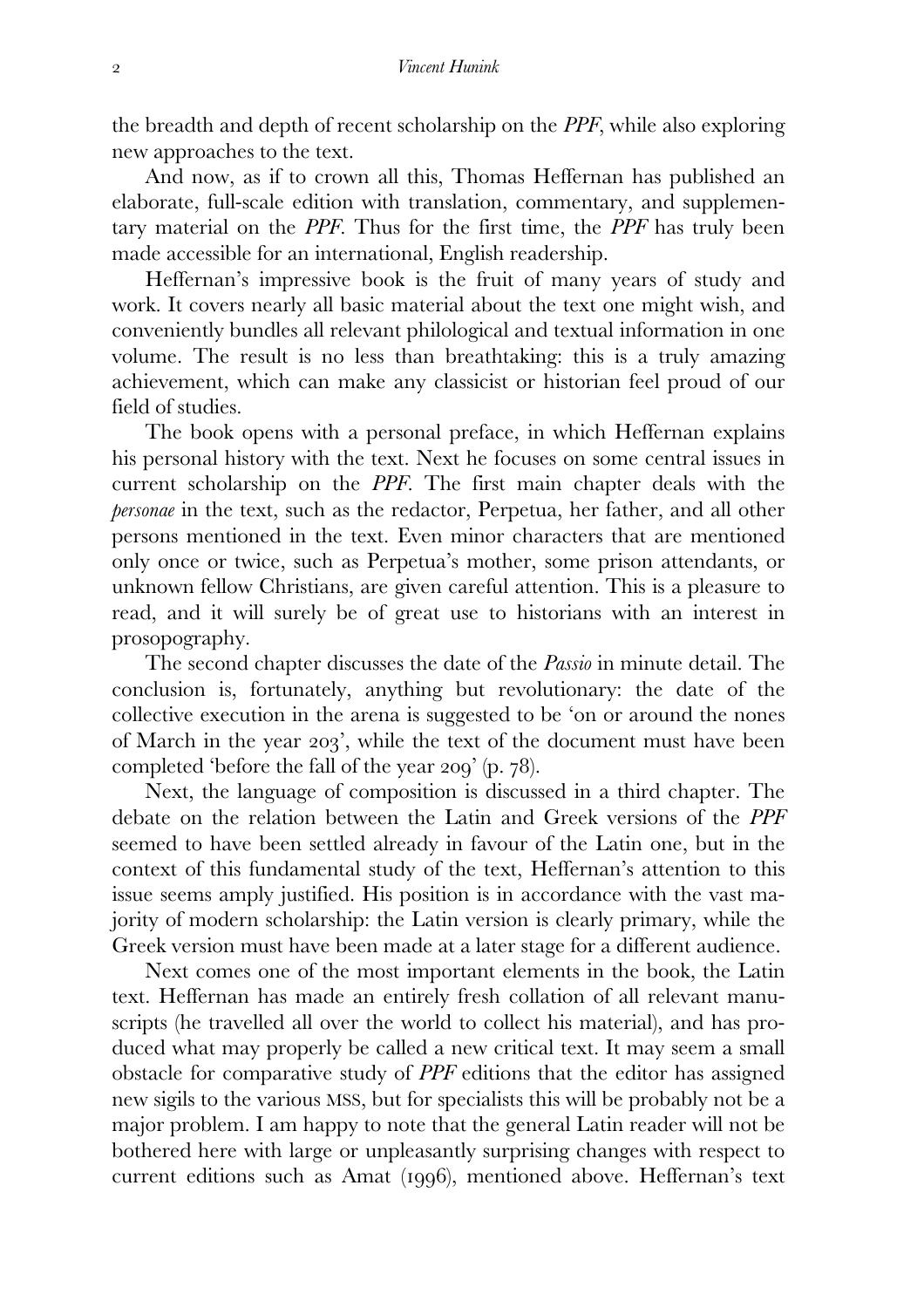may be called 'conservative', much of his efforts having been invested in a careful description of relevant variants. The elaborate apparatus criticus, therefore, may rightly be called the most important part of the text edition.

 The Latin text is supplemented with an English translation, which is given as a separate Chapter 5 (rather than facing the source text, which would have been more practical for the average reader).

Part 6 is the second main feat of this book: a very full and excellent commentary (pp.  $136-368$ ). It largely consists of larger lemmata, at most two or three per page, that zoom in on matters of content. As a rule, there are no discussions of the constitution of the text, nor notes on those all too well known philological favourites like figures of speech or lists of parallels. (Curiously, questions of grammar and basic interpretation of the Latin do come up in a number of notes.) In this sense, the commentary is not 'complete', but most readers will surely profit from Heffernan's sensible choices.

 Since the lemmata are not small, and always refer to both the English translation and the Latin original, they allow for reading rather than consulting. They often invite users to read rather more than what they were originally looking for.

 Given the great amount of scholarly material, there is, of course, ample room for debate, but on the whole, Heffernan proves to be a fair, cautious, and reliable guide for anyone who studies the text. We may safely assume that his commentary, based as it is on sound research and thorough understanding of the Latin text, will be the inevitable starting point for scholars publishing on the *PPF* in the years to come.

After nearly 400 pages, this is still not all there is. Next come some large appendices. The first one offers a very full description of manuscripts and editions, which will be a source of pleasure for students of book history. Heffernan even adds such details on MSS as their size, provenance, date, binding, signatures, and other physical characteristics: really all one might possibly wish to know about the material backgrounds of our Latin critical text. This is 'new philology' at its best.

Appendix 2 presents us with a full Greek text. On a minor critical note,  $I$ would observe that the Greek font is too small to allow for pleasant reading. Furthermore, an English rendering of the Greek is not given, an omission which I find hard to explain. One may hope that Heffernan will correct this in a second edition of the book.

 Some helpful material concludes the volume: an excellent select bibliography of just pages; a helpful *Index Verborum* (compiled by James E. Shelton) of the Latin text, which includes a complete parsing of each form, as well as grammatical and lexicographical information, and so might also have been called a 'concordance' or 'lexicon'; a short index of names of